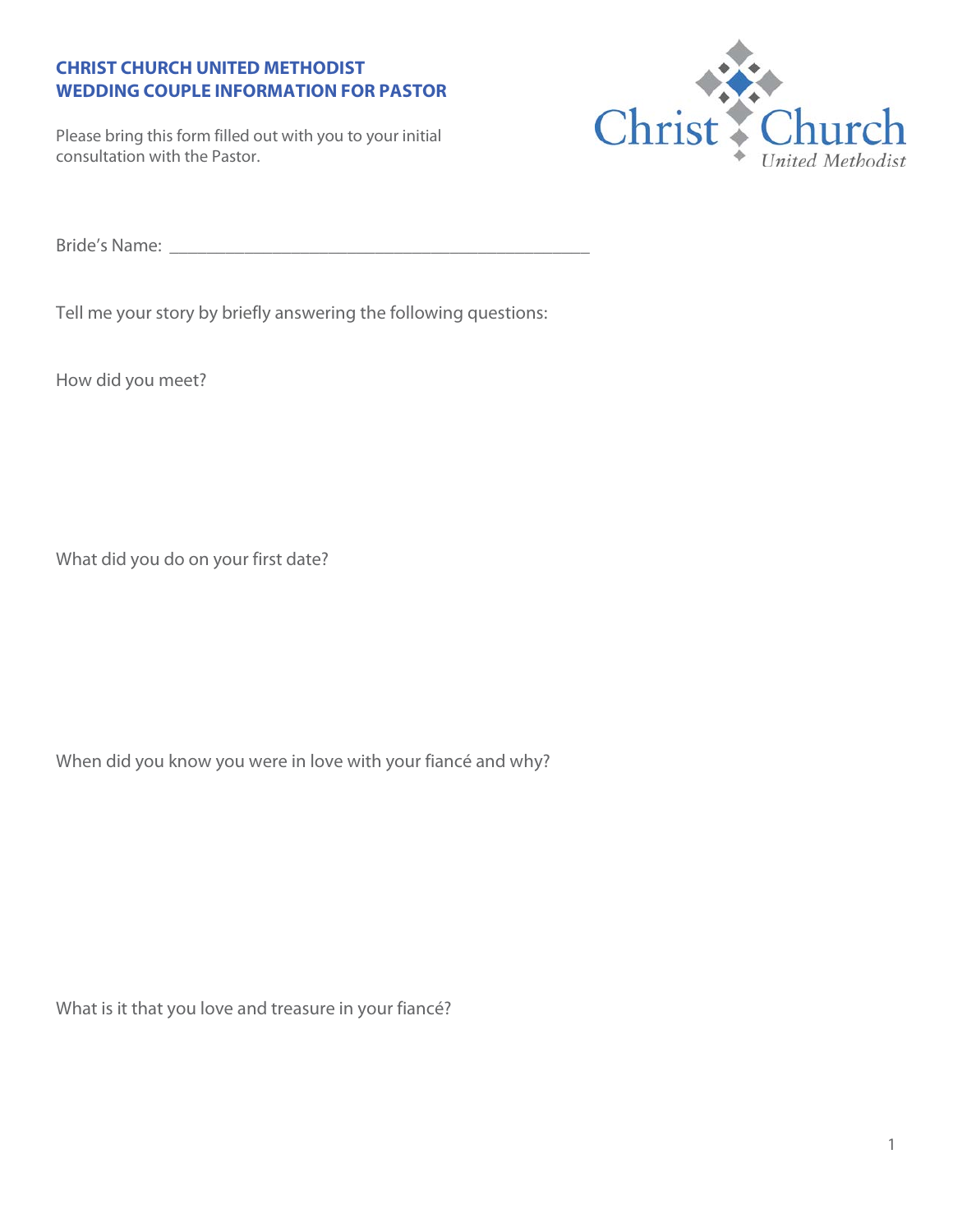Please write me a letter in the space below (use an additional page if needed) in which you answer these questions:

- Why do you want to marry this person?
- What are the qualities of character that you find most endearing in this person?
- Can you give me any examples?
- What is it you hope for in your life together?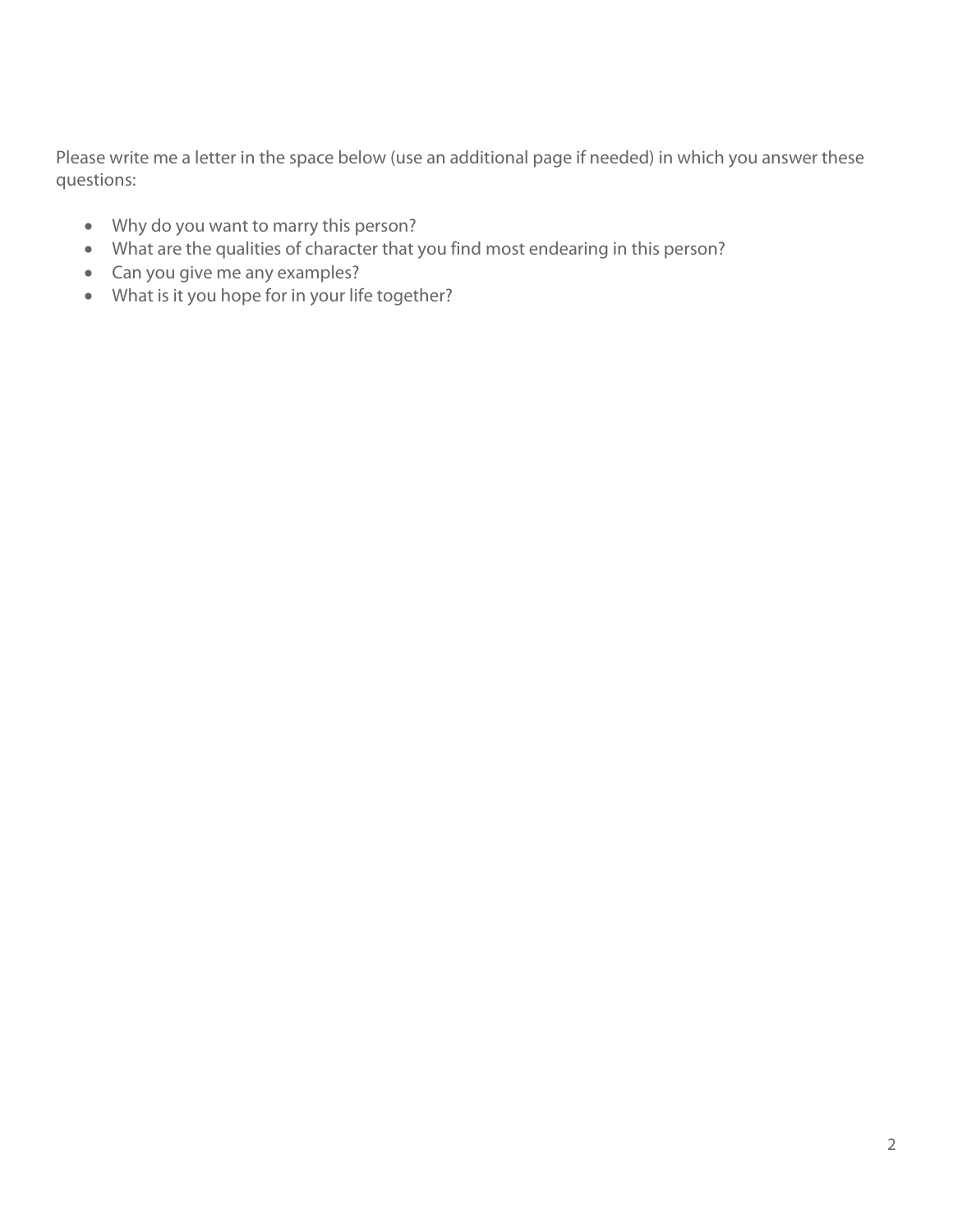## **CHRIST CHURCH UNITED METHODIST WEDDING COUPLE INFORMATION FOR PASTOR**

Please bring this form filled out with you to your initial consultation with the Pastor.



Groom's Name: \_\_\_\_\_\_\_\_\_\_\_\_\_\_\_\_\_\_\_\_\_\_\_\_\_\_\_\_\_\_\_\_\_\_\_\_\_\_\_\_\_\_\_\_\_

Tell me your story by briefly answering the following questions:

How did you meet?

What did you do on your first date?

When did you know you were in love with your fiancée and why?

What is it that you love and treasure in your fiancée?